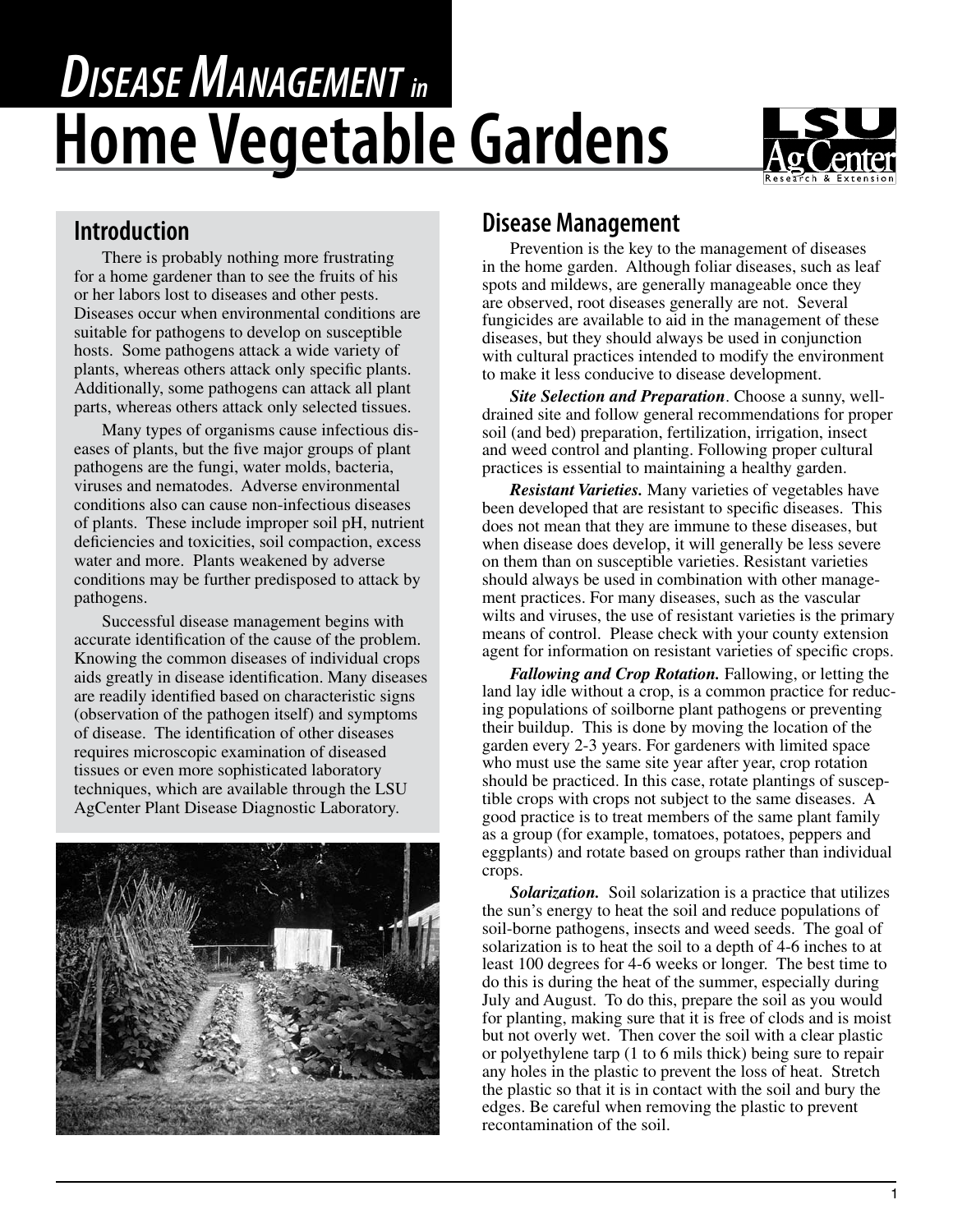*Organic Mulches and Amendments.* The addition of organic matter and other soil amendments can aid in reducing diseases caused by soilborne pathogens. Organic matter serves as a food base for a myriad of microorganisms in soil that contribute to biological control. The addition of organic matter also helps to improve soil structure and improves its ability to hold water and nutrients. The decomposition of some plants, such as cabbage and broccoli, releases chemicals into the soil that are toxic to some pathogens.

*Sanitation.* Sanitation includes various physical practices intended to reduce pathogen populations and prevent their spread. Many pathogens survive between crops in or on the residue from diseased plants, so it is important to remove as much of the old plant debris as possible. Similarly, weeds should be eliminated as they may harbor pathogens or serve as a host for insects that may transmit viruses and other pathogens. Frequent disinfestations of tools will also help prevent the spread of pathogens.

# **Home Garden Fungicides**

Only a few of the many fungicides available for the control of vegetable diseases are readily available to the home gardener, and most of these are contact fungicides that must be applied to prevent disease rather than to cure it once it has become established. As the same fungicides are often sold by several companies, the brand you will find will depend upon where you shop. A table listing the most commonly available fungicides is provided.

### **Diseases Affecting Roots and Crowns**

*Seedling damping-off.* Prepare the beds to ensure good drainage and do not overwater during germination. Sow seeds when soil temperatures are favorable for rapid germination and growth, and do not sow them too deeply. The use of fungicide-treated seeds also may help prevent these diseases.

*Root, crown and stem rots.* Check the condition of the roots of transplants visually before purchasing them to avoid introducing these diseases into the garden. Choose a well-drained site, or plant on raised beds that allow for adequate drainage. Water on a regular basis, but do not overwater.

*Southern blight.* Do not plant susceptible crops for 2-3 years in areas known to be infested with the pathogen. Turn the soil to bury the sclerotia (mustard seed-like survival structures) as deeply as possible (at least 8-10 inches). For small plantings, aluminum foil wrapped around the lower part of the stem (from just below the soil line to approximately 2 inches above the soil) provides a physical barrier that prevents the pathogen from reaching the plant.

*Nematodes.* Once established in a garden, nematodes can be very difficult to manage. When establishing a garden, rotate the location of the garden as often as possible, or at least rotate the location of susceptible crops within the garden from year to year. In addition to the use of resistant crops and varieties, plants should be started early in the spring before nematodes become active. The addition of organic matter to the soil will stimulate natural enemies of the nematodes in the soil that will aid in reducing nematode populations. Removal of susceptible plants and as much of their roots as possible as soon as the crop is harvested will also help to reduce the build up of nematode populations.

# **Diseases Affecting Leaves, Stems and Fruit**

*Anthracnose, leaf spots, leaf blights and fruit rots.*  Buy disease-free transplants. Choose resistant varieties, if available. Plant in sunny locations with good air circulation to reduce the length of time the leaves remain wet. Avoid the use of overhead irrigation. Fixed copper or other fungicide sprays applied prior to the onset of rainy periods will provide some protection. Only copper-containing fungicides are effective against bacterial diseases.

*Powdery mildew.* Choose resistant varieties or plant susceptible varieties in sunny locations with good air movement. Protect the plants with sprays of potassium bicarbonate, sulfur or other fungicides.

*White mold.* Allow sufficient space when planting to provide good air circulation to promote drying of the soil surface and the interior of the lower canopy. Remove and destroy infected plants as soon as they are evident. The sclerotia can be destroyed by turning the soil to bury them at least 10 inches deep.

*Downy Mildew.* Choose resistant varieties, if available, or plant susceptible varieties in sunny locations with good air movement. Protect the plants with mancozeb, maneb or copper fungicides.

#### **Diseases Affecting the Whole Plant**

*Vascular wilts.* Choose resistant cultivars or do not plant susceptible plants for three years in areas known to be infested with these pathogens.

*Viruses.* Choose resistant varieties when possible. Do not introduce virus-infected plants into the garden. Prevent their spread by controlling insects and weeds that may serve as alternate hosts and by regularly disinfesting tools used to work with the plants. The use of reflective mulches aids in disrupting insect transmission of some viruses, like the thrips-transmitted tomato spotted wilt virus.

*Environmental factors.* Remedial action depends upon the cause of the disorder.

# **Common Diseases of Vegetables**

*Beans and Peas (Southern):* anthracnose, bacterial blights, gray mold, leaf spots and blights (fungal), powdery mildew, root-knot nematode, rust, viruses and white mold.

*Bulb vegetables (garlic, onions, etc.):* Botrytis blight, downy mildew, leaf blights (fungal), purple blotch and white rot.

*Cole crops (broccoli, Brussels sprouts, cabbage, cauliflower, etc.):* Alternaria leaf spot, black rot and downy mildew.

*Corn (Sweet):* leaf blights (fungal) and rust.

*Cucurbits (cucumbers, melons, squash, watermelons, etc.):* angular leaf spot, anthracnose, bacterial wilt, downy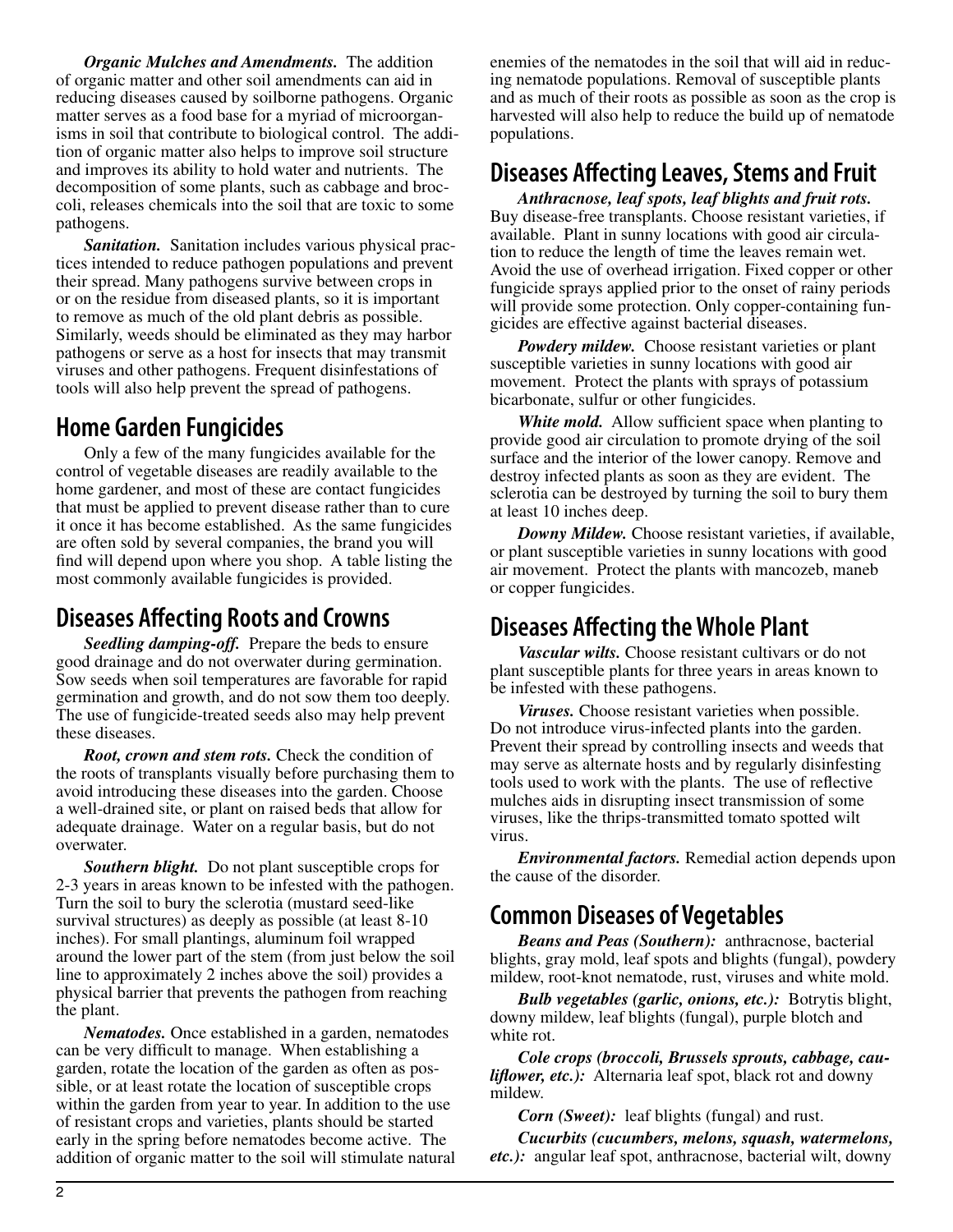mildew, Fusarium wilt, gummy stem blight, leaf spots (fungal), powdery mildew, root-knot nematode, scab and viruses.

*Eggplant:* leaf blights (fungal), Phomopsis fruit rot, and southern blight.

*Leafy greens (collards, mustard, turnip, etc.):*  Alternaria leaf spot & blight, downy mildew, and powdery mildew.

*Lettuce:* anthracnose, downy mildew, and powdery mildew.

*Okra:* Fusarium wilt, powdery mildew and root-knot nematode.

*Peas (English):* anthracnose, powdery mildew and rust.

*Peppers:* anthracnose fruit rot, bacterial spot, Phytophthora blight, southern blight, tomato spotted wilt and other viruses.

*Potatoes (Irish)*: early blight, late blight and white mold.

*Root vegetables (beets, carrots, parsnips, turnips, etc.):* leaf spots & blights (fungal) and root-knot nematode.

*Spinach:* downy mildew and white rust.

*Tomatoes:* bacterial speck, bacterial spot, bacterial wilt, early blight, leaf spots (fungal), root-knot nematode, southern blight, tomato spotted wilt and other viruses.

# **Fungicides for Use in the Home Vegetable Garden**

| <b>Fungicide</b>                                          | <b>Disease(s) Controlled</b>                                                                                                                                                                    | <b>Crops</b>                                                                                               | <b>Comments</b>                                                                                                         |
|-----------------------------------------------------------|-------------------------------------------------------------------------------------------------------------------------------------------------------------------------------------------------|------------------------------------------------------------------------------------------------------------|-------------------------------------------------------------------------------------------------------------------------|
| captan                                                    | Damping-off                                                                                                                                                                                     | Beans, beets, cabbage,<br>corn, melons, peas, spinach,<br>squash & Swiss chard                             | For use as a seed<br>treatment only!                                                                                    |
| chlorothalonil                                            | Anthracnose, Botrytis, downy mildew, early<br>blight, fruit rots, fungal leaf spots & blights,<br>gummy stem blight, late blight, powdery<br>mildew & rust                                      | Most vegetables                                                                                            |                                                                                                                         |
| copper                                                    | Anthracnose, bacterial leaf spots & blights,<br>downy mildew, early blight, fungal leaf spots<br>& blights, gummy stem blight, late blight,<br>powdery mildew, scab, white rust & white<br>mold | Most vegetables                                                                                            | Do not mix with liquid<br>fertilizers. Do not use in<br>spray solutions with a<br>pH of less than 6.5.                  |
| mancozeb                                                  | Anthracnose, downy mildew, early blight,<br>fungal leaf spots & blights, gummy stem<br>blight, late blight & rust                                                                               | Asparagus, corn, cucurbits,<br>onions, potatoes & tomatoes                                                 |                                                                                                                         |
| maneb                                                     | Anthracnose, downy mildew, early blight,<br>fruit rots, fungal leaf spots & blights, gummy<br>stem blight, late blight & rust                                                                   | Beans, brassicas (cole<br>crops), corn, cucurbits,<br>eggplant, onions, peppers,<br>potatoes & tomatoes    |                                                                                                                         |
| neem oil                                                  | Anthracnose, downy mildew, fungal leaf<br>spots & blights, gray mold, powdery mildew,<br>rust & scab                                                                                            | All vegetables, herbs &<br>spices                                                                          |                                                                                                                         |
| pentachloronitro-<br>benzene (PCNB)                       | Root & stem rot (Rhizoctonia), club root, &<br>southern blight                                                                                                                                  | Beans, brassicas (cole<br>crops), peppers & tomatoes                                                       | <b>Highly toxic!</b><br>For use only as a soil<br>treatment before or at<br>transplanting.                              |
| phosphorous acid<br>(mono- & di-<br>potassium salts)      | Root, crown & fruit rots caused by<br>Phytophthora & Pythium, downy mildew &<br>late blight                                                                                                     | Most vegetables                                                                                            | Best when applied 2-3<br>times before disease<br>onset.                                                                 |
| potassium<br>bicarbonate                                  | Powdery mildew                                                                                                                                                                                  | All vegetables                                                                                             |                                                                                                                         |
| sulfur                                                    | Botrytis, downy mildew, powdery mildew &<br>rust                                                                                                                                                | Beans (may injure some<br>varieties), brassicas (cole<br>crops), onions & peas<br>Do not use on cucurbits! | Do not use during<br>periods of high<br>temperatures (85 or<br>higher) or within 2-4<br>weeks of using an oil<br>spray. |
| sulfur + potassium Powdery mildew<br>salts of fatty acids |                                                                                                                                                                                                 | Beans, cucumbers, peas,<br>potatoes & squash                                                               | See sulfur.                                                                                                             |